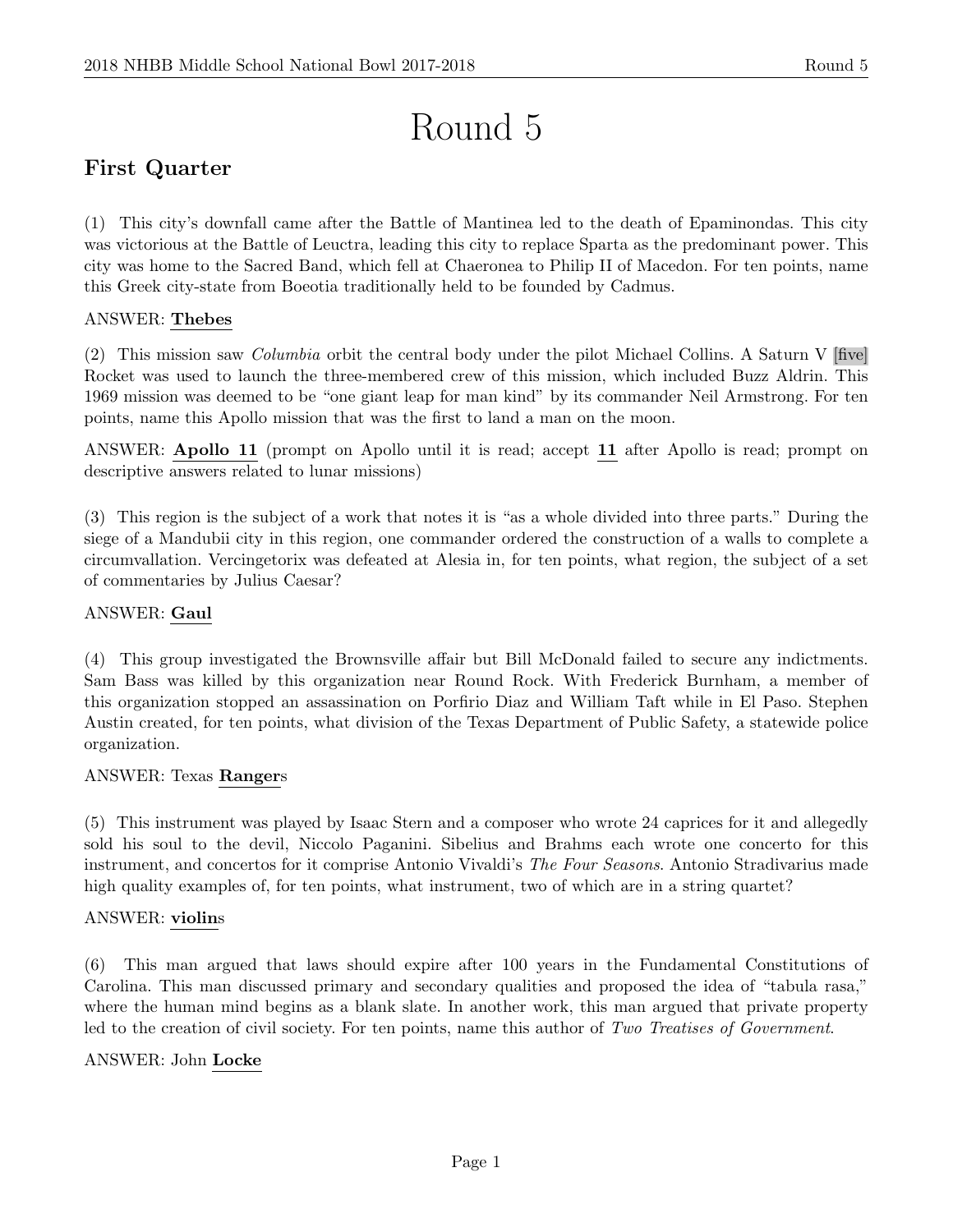(7) This government created the Milice, an organization to hunt down resistance fighters. The motto "Labor, Family, Fatherland" was created by this government to replace a similar one that called for liberty, equality, and fraternity. Pierre Laval was found guilty of high treason for his role in this government. Philippe Petain helped lead, for ten points, what Nazi puppet government based in a Southern French town?

ANSWER: Vichy France (prompt on France alone)

(8) This period featured the Cane Ridge Revival, a frontier camp meeting hosted by Barton Stone. A portion of New York was labeled the "burned-over district" during this period which was partially led by Alexander Campbell and Charles Finney. The anticipated Second Coming of Christ caused, for ten points, what 19th century revival of Protestantism in the United States?

ANSWER: Second Great Awakening (prompt on Great Awakening alone)

# Second Quarter

(1) This battle featured the massacre of captured American prisoners at Malmedy. During this battle, Anthony McAuliffe gave the reply "Nuts!" when asked to surrender the town of Bastogne. The losing side in this battle initially gained ground after sending panzers through the Ardennes forest. For ten points, name this last great German offensive of World War II, which caused the namesake shape in Allied lines.

ANSWER: Battle of the Bulge (or the Ardennes counteroffensive; accept, but do not otherwise reveal, Operation Watch on the Rhine)

BONUS: The German name for the Bulge offensive was "Operation Watch on [this river]."

#### ANSWER: Rhine River

(2) This country launched the failed Darien Scheme, an attempt to colonize Panama. This country, which maintained the Auld Alliance with France, was victorious under Andrew Moray at a 1297 battle at Stirling Bridge near the River Forth. For ten points, name this constituent country of the United Kingdom north of England which includes cities such as Glasgow.

#### ANSWER: Scotland (or Alba)

BONUS: What leader of Scottish independence was victorious at Stirling Bridge and was portrayed in Braveheart by Mel Gibson?

#### ANSWER: William Wallace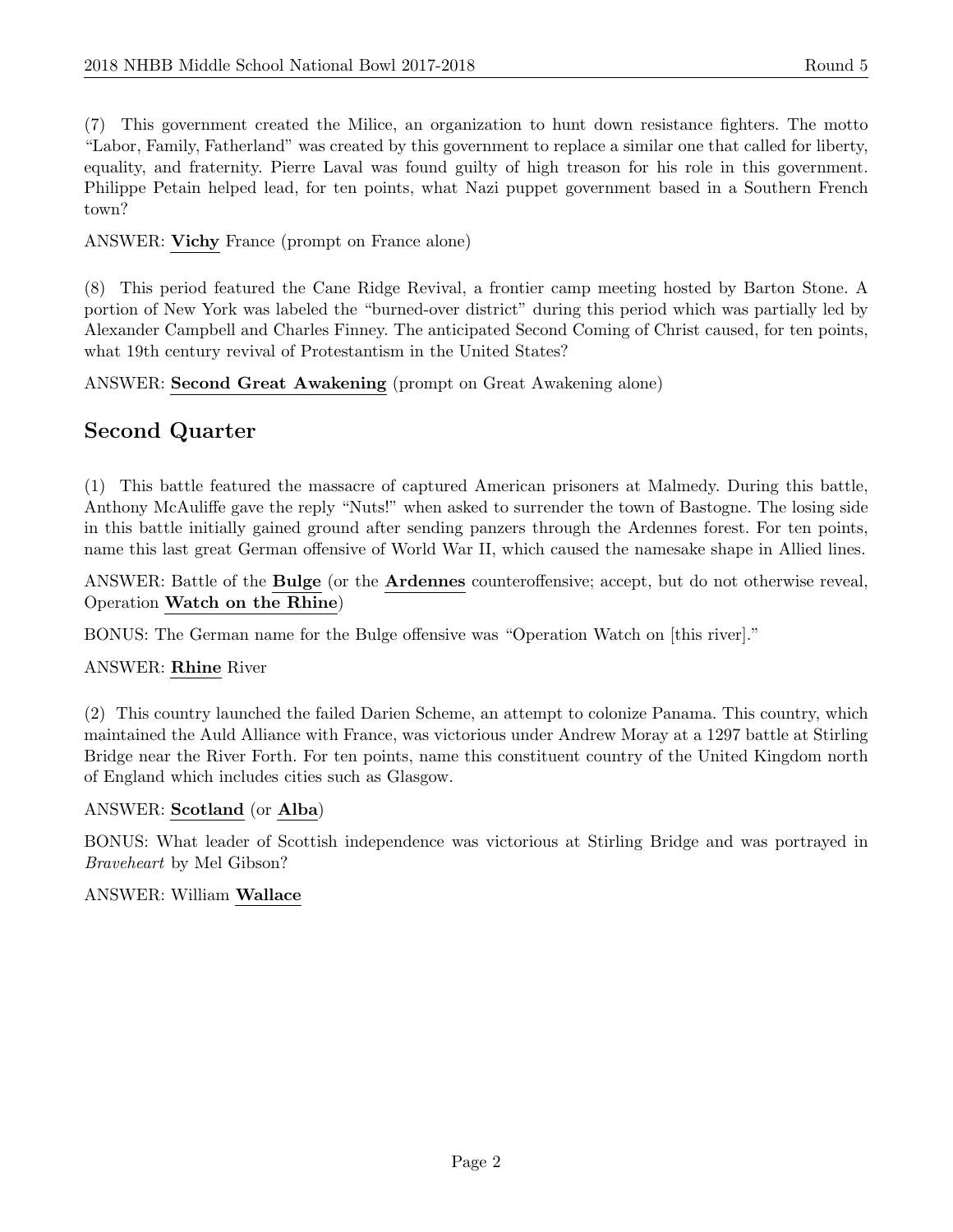(3) This man was sued by Francis Todd after criticizing the conditions of Todd's slave ships. This man decried a document as a "covenant with death" and burned a copy of it since it was used to prop up slavery. In his most famous publication, this man declared "I will not retreat a single inch, and I will be heard." For ten points, name this abolitionist editor of The Liberator.

## ANSWER: William Lloyd Garrison

BONUS: Garrison burned a copy of this document after calling it a "covenant with death."

#### ANSWER: US Constitution

(4) This form's early works include Jacopo Peri's Dafne and another work that was based on Greek myth, L'Orfeo by Claudio Monteverdi. This type of work combines a libretto with musical composition and, unlike an oratorio, includes acting. Arias are often sung during, for ten points, what type of theatrical musical performance, such as Mozart's The Magic Flute?

#### ANSWER: opera

BONUS: This Italian composer of operas like La Boheme and Madame Butterfly met with a pre-dictator Benito Mussolini to petition for a national theater project.

#### ANSWER: Giacomo Puccini

(5) This dynasty's leadership was forced to consolidate power in a civil war against Ariq Boke. It attempted to invade Japan, but was turned back when the fleet was destroyed. Under this dynasty, the capital was moved to Dadu until the Red Turban rebellion eventually destroyed this dynasty, leading to the rise of the Ming. Kublai Khan founded, for ten points, what Mongol dynasty of China?

ANSWER: Yuan Dynasty (prompt on Mongol before mentioned)

BONUS: The Yuan fleets were destroyed in a series of storms that the Japanese described by this term.

ANSWER: kamikaze (prompt on "divine wind")

(6) This woman first clashed with James Blake after Blake drove off without this woman as she struggled to find her purse. Later, this woman was supported by Ralph Abernathy after she was arrested for disobeying Blake's attempts to move her to a for-blacks area. For ten points, name this African-American woman who sparked a bus boycott by refusing to give up her seat.

#### ANSWER: Rosa Parks

BONUS: Rosa Parks sparked a boycott of this city's buses in 1955.

ANSWER: Montgomery, Alabama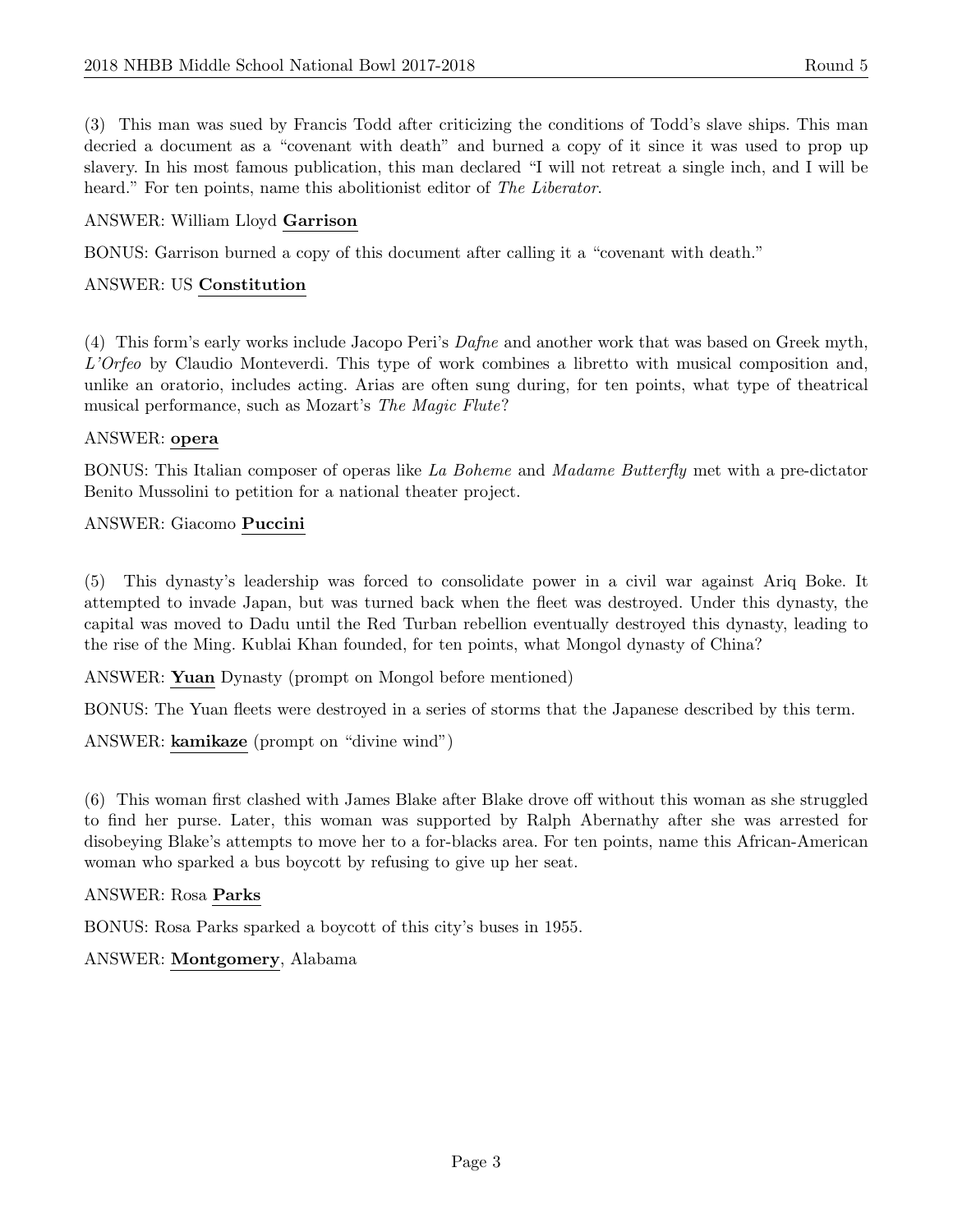(7) This organization's commerce was bolstered by the usage of cog ships, which became prominent targets of the Likedeelers. At this organization's height, it maintained the Steelyard kontor in England and trading posts in Visby and Novgorod, though the "jewel" of this organization was the city of Lubeck. For ten points, name this trade union that dominated medieval German commerce.

# ANSWER: Hanseatic League (or Hansa)

BONUS: The Hanseatic League controlled trade in this European sea by, in part, controlling the Oresund Strait connecting it to the Atlantic.

# ANSWER: Baltic Sea

(8) This world leader is the subject of "Case 1000" and "Case 2000," a set of corruption cases. In a March 2015 election, this leader's party defeated Isaac Herzog's Zionist Union coalition, two weeks after he spoke against the Iran nuclear agreement at the U.S. Congress. For ten points, name this Likud Party leader and current Prime Minister of Israel.

# ANSWER: Benjamin Netanyahu

BONUS: In 1998, Netanyahu signed the Wye River Memorandum with what leader of the Palestinian Authority who died in 2004?

# ANSWER: Yasser Arafat

# Third Quarter

The categories are  $\dots$ 

- 1. Douglas MacArthur
- 2. Medieval Weaponry
- 3. Air Power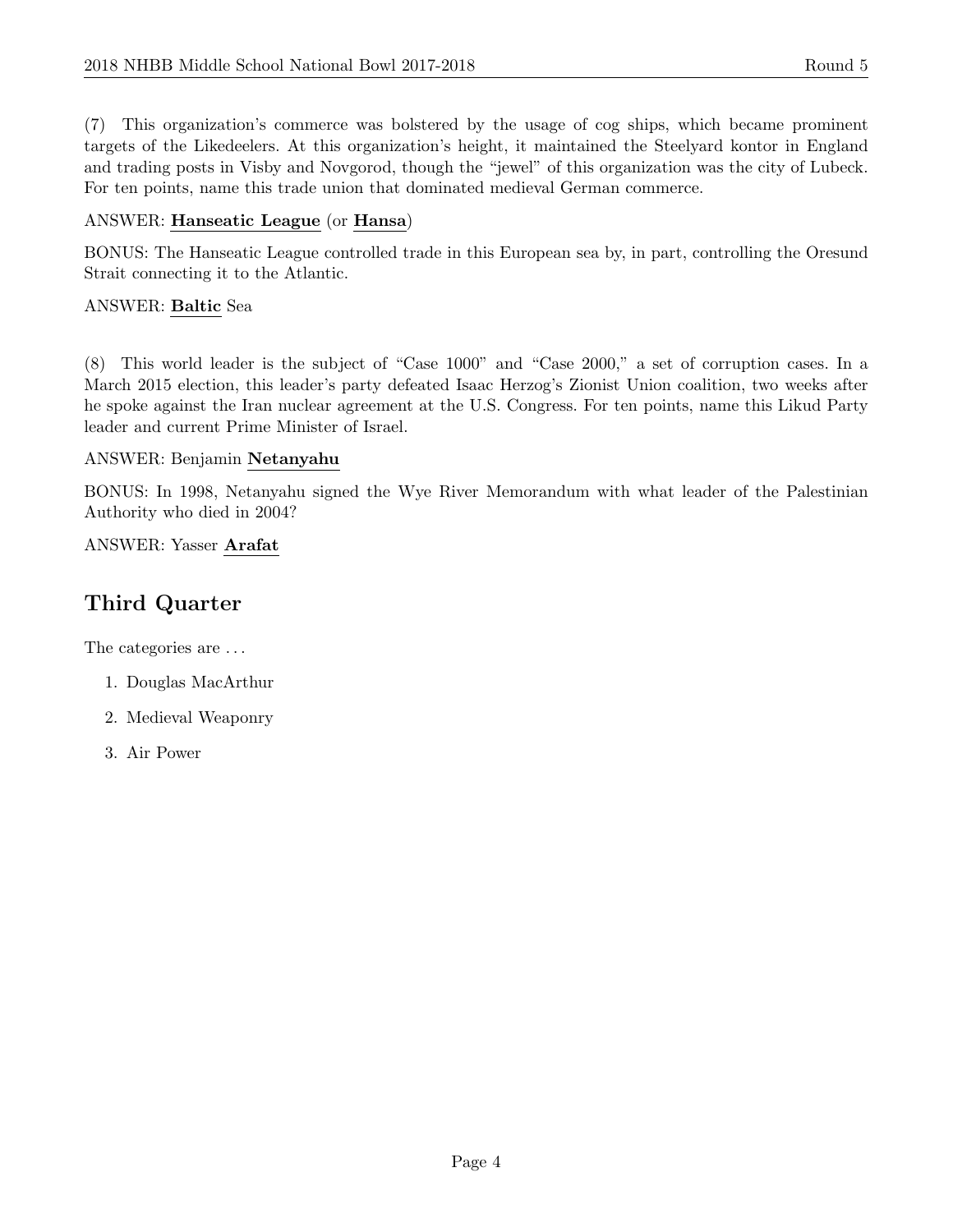#### Douglas MacArthur

Name the...

(1) War that ended when MacArthur accepted surrender from the Japanese.

ANSWER: (Pacific theater of) World War II

(2) American battleship on which that surrender was signed.

#### ANSWER: USS Missouri

(3) President that removed MacArthur from command in the Korean War.

#### ANSWER: Harry Truman

(4) Island nation MacArthur retreated from, promising "I will return."

#### ANSWER: the Philippines

(5) Military academy in New York from which MacArthur graduated.

#### ANSWER: Army West Point (prompt on Army)

(6) Korean-Chinese river he insisted on encroaching on leading to a Chinese invasion.

#### ANSWER: Yalu river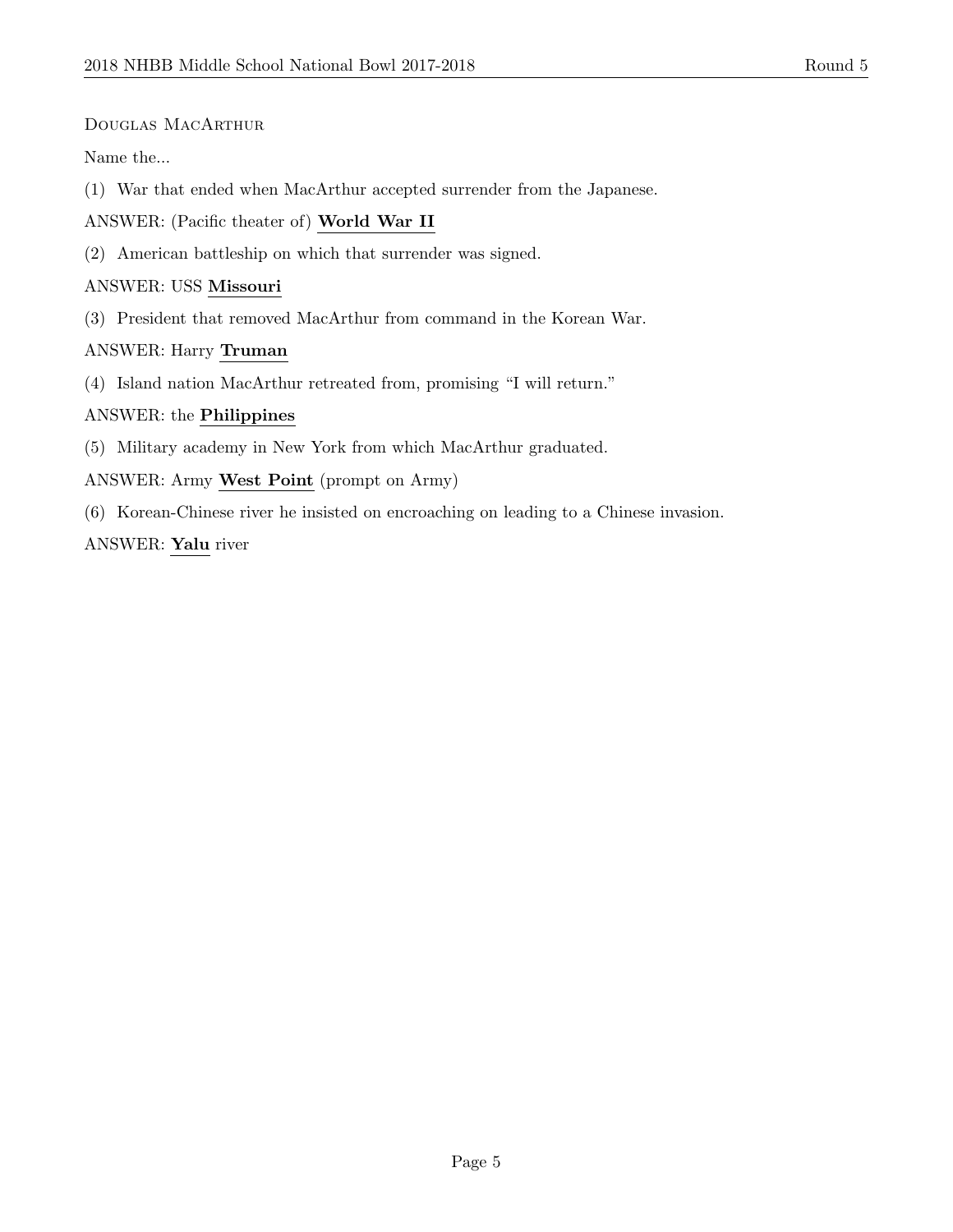#### Medieval Weaponry

#### Name the...

(1) Weapon used by kings to appoint knights.

#### ANSWER: sword

(2) Ditches that surrounded castles often necessitating the use of drawbridges.

#### ANSWER: moats

(3) Cast-iron gunpowder weapon that the French employed at Castillon.

#### ANSWER: cannon

(4) Infantry weapon favored by the Swiss that was longer than a spear.

#### ANSWER: pike

- (5) English ranged weapon used to great effect at Crecy in the Hundred Years' War?
- ANSWER: longbow (prompt on bow (and arrow); do not accept or prompt on crossbow)
- (6) Lost Byzantine invention used in naval warfare to great effect against ships.

#### ANSWER: Greek fire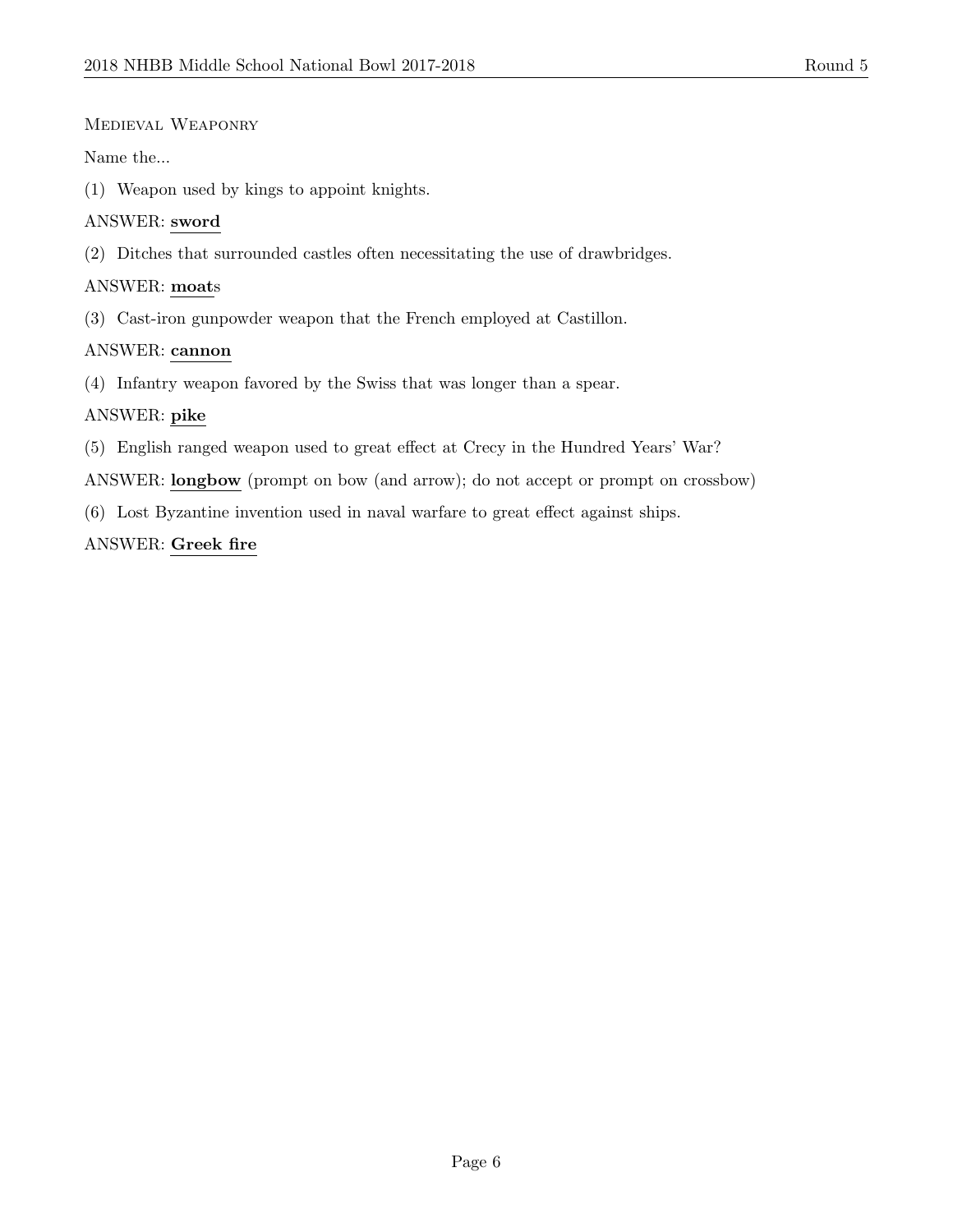#### Air Power

Name the...

(1) Colorfully named German ace active in World War I.

# ANSWER: Red Baron (or Manfred von Richthofen)

(2) Basque city controversially attacked by bombers, inspiring a Picasso painting.

## ANSWER: Guernica

(3) Airforce that included the Condor Legion and was headed by Hermann Goring.

ANSWER: Luftwaffe (prompt on the air force of (Nazi) Germany)

(4) German city in Saxony destroyed by bomb-induced firestorms in 1945.

## ANSWER: Dresden

(5) Colorfully named chemical that planes dropped to clear forests in the Vietnam War.

## ANSWER: Agent Orange

(6) Alabama city that names a group of African-American airmen nicknamed the "Red Tails"

#### ANSWER: Tuskegee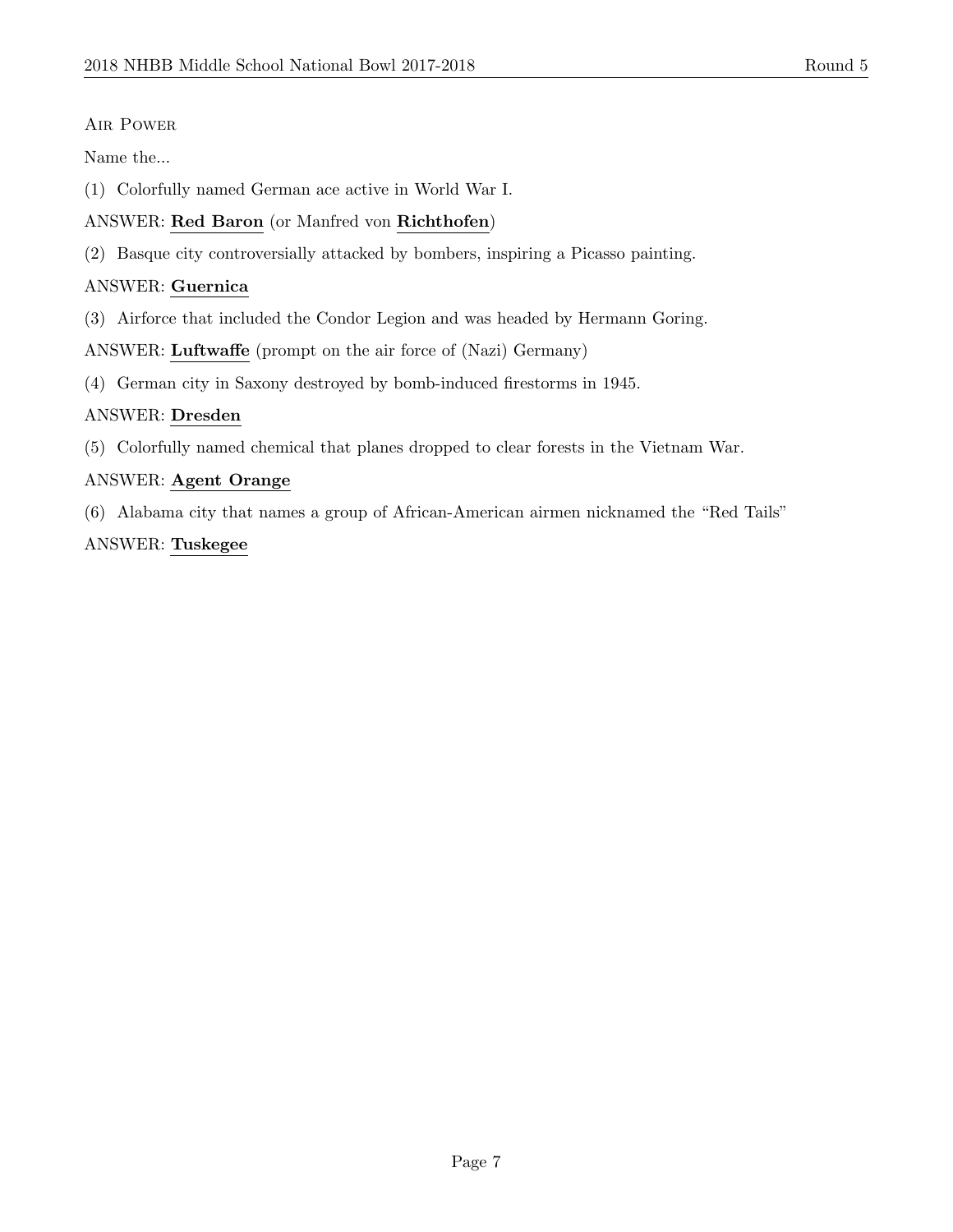# Fourth Quarter

(1) This dynasty included a ruler who was rolled into a rug and trampled by horses as to not spill royal blood. Harun al-Rashid led this dynasty to its golden age which ended with a  $(+)$ 1258 Mongol invasion. The capital of this dynasty was sacked by Hulagu whose destruction of the House of Wisdom caused the  $(*)$  Tigris to run black. Baghdad was the capital of, for ten points, what caliphate that succeeded the Umayyads?

#### ANSWER: Abbasid Caliphate

(2) This governor of Massachusetts put down a police strike in Boston in 1919. Under this man, a treaty (+) outlawing war was signed between Secretary of State Frank Kellogg and ambassador Aristide Briand. This man (\*) rose to his highest office after his predecessor died of a heart attack in San Francisco. For ten points, name this silent president who succeeded Warren G. Harding.

#### ANSWER: Calvin Coolidge

(3) This conflict included the Left SR uprising during which Wilhelm Mirbach was assassinated. The Czechoslovak Legion secured their passage to  $(+)$  Vladivostok in this war by handing over Alexander Kolchak. During this conflict, the (\*) White Army was defeated by troops under command of Leon Trotsky. For ten points, name this 1917 war which supported Vladimir Lenin's Bolshevik revolution.

ANSWER: Russian Civil War (prompt on the Russian Revolution)

(4) This man designed a machine that improved upon the Polish bombe tool. He was assigned to lead Hut 8 of  $(+)$  Bletchley Park to help decipher navy signals during World War II. This man was posthumously pardoned after he was prosecuted for  $(*)$  homosexuality in 1952. For ten points, name this British scientist who helped break the Enigma code and is considered the father of computer science.

ANSWER: Alan Mathison Turing

(5) This building includes a "Great Clock" whose exterior face has only an hour hand. The work of Andrea Palladio influenced this building's (+) Neoclassical design. The owner of this home sold its books in 1815 to help rebuild the Library of Congress. Mulberry Row part of this (\*) plantation which was home to Sally Hemmings. For ten points, name this building in Charlottesville, Virginia, the home of Thomas Jefferson.

#### ANSWER: Monticello

(6) This man's general, Avidius Cassius, declared himself Emperor after false reports of this man's death. This man's co-rule with his brother Lucius  $(+)$  Verus is chronicled in the few surviving letters by Fronto. While planning campaigns at Sirmium, this father of (\*) Commodus wrote many reflections discussing his usage of logic to overcome emotion. For ten points, name this Stoic emperor who wrote the Meditations.

ANSWER: Marcus Aurelius Antoninus Augustus